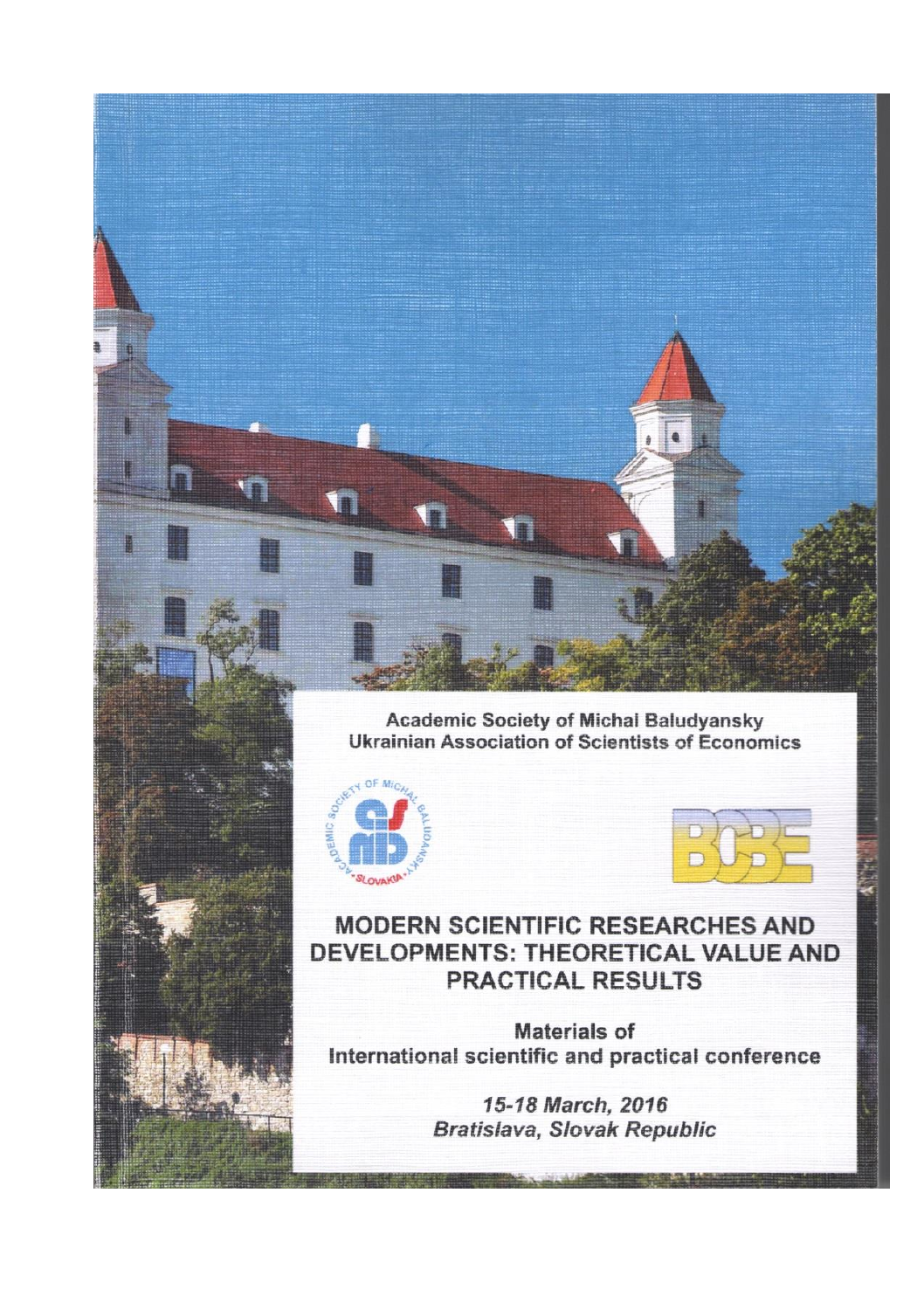**Bazyl Olena** PhD, Senior Teacher, Sumy State University **Nefedchenko Oxana** Teacher, Sumy State University

## **CONSTRUCTOR OF ELECTRONIC MATERIALS LECTUR.ED**

The Law "On Higher Education" in Ukraine was adopted in 2014. On the one hand it contributes to increase of students' academic mobility on the other hand – raise demands to quality of human resource development. The role of independent students' work is improving.

High level of modern technique and electronics development, constantly growing information volume which is necessary for solving everyday professional problems are increasing the demands to the level of employer's professional competence. Only employer who adapts quickly to the work at conditions of technological innovations, improve his professional competence and will be able to compete at the labor-market [1].

Changing in the system of education, spreading and using of Internet lead to transformation of traditional kinds of lessons [2].

At Sumy State University techniques of electronic education are used successfully in full-time education, extramural education and distance learning.

At the University Constructor of electronic materials Lectur.ED was created. It is places on the reference http://elearning.sumdu.edu.ua. This is free web-resource where independent registration is used. It allows any lecturers (not only employers of the university) to register here. Registration is simple: it includes entrance of one's name, organization, electronic address.